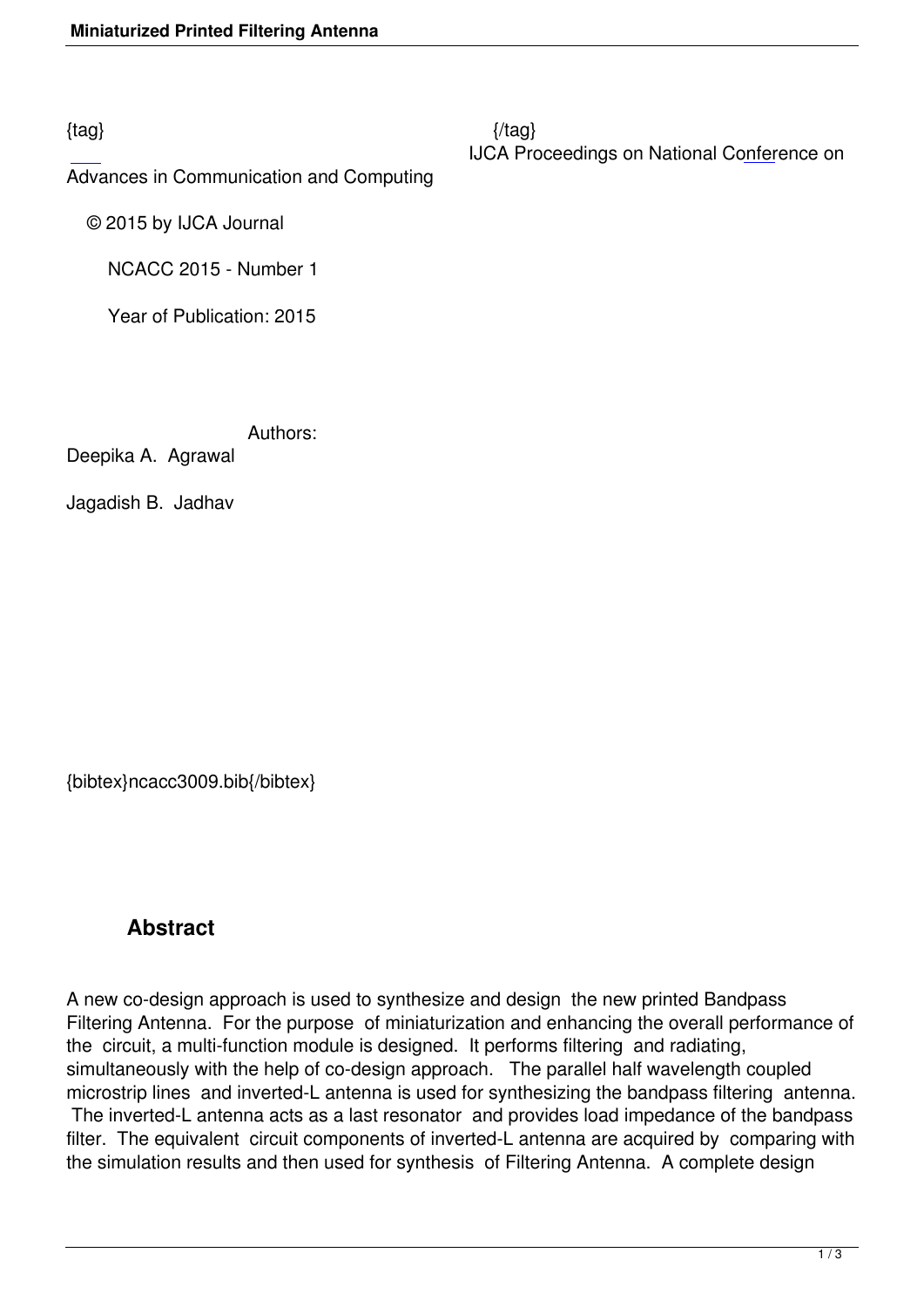methodology is then described after the synthesis process. Here, third-order Chebyshev bandpass filter with center frequency 2. 45 GHz and 0. 1 equal-ripple response is designed as an example. The designed structure is compact and provides good design accuracy.

## **Refer**

## **ences**

Chao-Tang Chuang, Shyh-Jong Chung, & quot; Synthesis and Design of a New Printed Filtering Antenna", IEEE Trans. Antennas Propag., vol. 59, no. 3, pp. 1036-1042, March 2011.

- H. An, B. K. J. C. Nauwelaers, and A. R. V. D. Capelle, & quot; Broadband microstrip antenna design with the simplified real frequency technique", IEEE Trans. Antennas Propag. , vol. 42, no. 2, pp. 129?136, Feb. 1994

B. Froppier, Y. Mahe, E. M. Cruz, and S. Toutain, & quot; Integration of a filtering function in an electromagnetic horn", in Proc. 33th Eur. Microw. Conf., pp. 939?942, 2002

- F. Queudet, B. Froppier, Y. Mahe, and S. Toutain, & quot; Study of a leaky waveguide for the design of filtering antennas", in Proc. 33th Eur. Microw. Conf., pp. 943?946, 2003

- F. Queudet, I. Pele, B. Froppier, Y. Mahe, and S. Toutain, & quot; Integration of pass-band filters in patch antennas", in Proc. 32th Eur. Microw. Conf., pp. 685?688, 2002

- N. Yang, C. Caloz, and K. Wu," Co-designed CPS UWB filter-antenna system", in Proc. IEEE AP-S Int. Symp., pp. 1433?1436, Jun. 2007

T. L. Nadan, J. P. Coupez, S. Toutain, and C. Person, "Optimization and miniaturization of a filter/antenna multifunction module using a composite ceramic-foam substrate", in IEEE MTT-S Int. Microw. Symp.

A. Abbaspour-Tamijani, J. Rizk, and G. Rebeiz, " Integration of filters and microstrip antennas", in Proc. IEEE AP-S Int. Symp., pp. 874?877, Jun. 2002

Chao-Tang Chuang, Shyh-Jong Chung, "New Printed Filtering Antenna with Selectivity", in Proc. 39th Eur. Microw. Conf., October 2009.

Mitsuo Makimoto, Sadahiko Yamashita, &guot; Bandpass Filters Using Parallel Coupled Stripline Stepped Impedance Resonators", IEEE Trans. Microwave theory and Techniques. , vol. 28, no. 12, pp. 129?136, Dec. 1980.

Chin-Kai Lin and Shyh-Jong Chung, " A Compact Filtering Microstrip Antenna With Quasi-Elliptic Broadside Antenna Gain Response?, IEEE Antennas And Wireless Propagation Letters, Vol. 10, 2011

Chin-Kai Lin and Shyh-Jong Chung, " A Filtering Microstrip Antenna Array?, IEEE Transactions On Microwave Theory And Techniques, Vol. 59, No. 11, November 2011

D. M. Pozar, Microwave Engineering, 3rd ed. New York: Wiley, 2005, ch. 8.

G. L. Matthaei, L. Young, and E. M. T. Jones, Microwave Filters: Impedance-Matching Networks and Coupling Structures. New York: McGraw-Hill, 1964.

 - J. G. Hong and M. J. Lancaster, Microstrip Filters for RF/Microwave Applications. New York: Wiley, 2001

- C. A. Balanis, Antenna Theory and Design, 3rd ed. New York: Wiley 2010